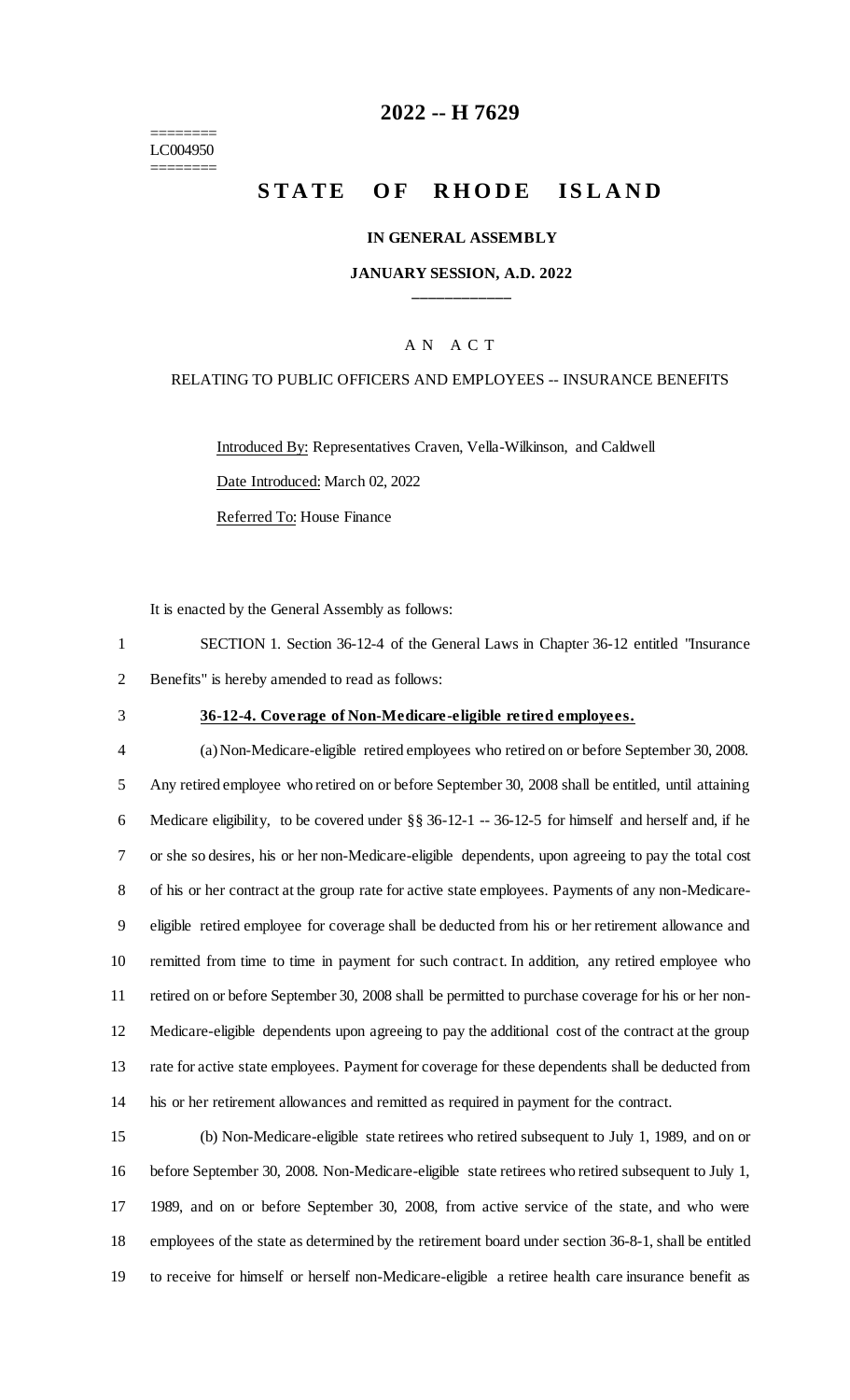| $\overline{2}$ | Years of  | Age           |                      | Employee's |
|----------------|-----------|---------------|----------------------|------------|
| 3              | Service   | at Retirement | <b>State's Share</b> | Share      |
| $\overline{4}$ | $10 - 15$ | 60            | 50%                  | 50%        |
| 5              | 16-22     | 60            | 70%                  | 30%        |
| 6              | $23 - 27$ | 60            | 80%                  | 20%        |
| 7              | $28+$     | --            | 90%                  | 10%        |
| 8              | $28+$     | 60            | 100%                 | 0%         |
| 9              | $35+$     | any           | 100%                 | 0%         |

described in section 36-12-1 in accordance with the following formula:

 If the retired employee is receiving a subsidy on September 30, 2008, the state will continue to pay the same subsidy share until the retiree attains age sixty-five (65). Until December 31, 2013, when the state retiree reaches that age which will qualify him or her for Medicare supplement, the formula shall be:

| 14 | Years of Service | <b>State's Share</b> | <b>Employee's Share</b> |
|----|------------------|----------------------|-------------------------|
| 15 | $10 - 15$        | 50%                  | 50%                     |
| 16 | $16 - 19$        | 70%                  | 30%                     |
| 17 | $20 - 27$        | 90%                  | 0%                      |
| 18 | $28+$            | 100%                 | 0%                      |

 (c) Non-Medicare-eligible retired employees who retire on or after October 1, 2008. Any retired employee who retires on or after October 1, 2008 shall be entitled, until attaining Medicare eligibility, to be covered under §§ 36-12-1 -- 36-12-5 for himself and herself and, if he or she so desires, his or her non-Medicare-eligible dependents, upon agreeing to pay the total cost of the contract in the plan in which he or she enrolls. Payments of any non-Medicare-eligible retired employee for coverage shall be deducted from his or her retirement allowance and remitted from time to time in payment for such contract. Any retired employee who retires on or after October 1, 2008, shall be permitted to purchase coverage for his or her non-Medicare-eligible dependents upon agreeing to pay the additional cost of the contract at the group rate for the plan in which the dependent is enrolled. Payment for coverage for dependents shall be deducted from the retired employee's retirement allowances and remitted as required in payment for the contract. The Director of Administration shall develop and present to the chairpersons of the House Finance Committee and the Senate Finance Committee by May 23, 2008 a retiree health plan option or options to be offered to retirees eligible for state-sponsored medical coverage who are under age sixty-five (65) or are not eligible for Medicare. This plan will have a reduced benefit level and will have an actuarially based premium cost not greater than the premium cost of the plan offered to the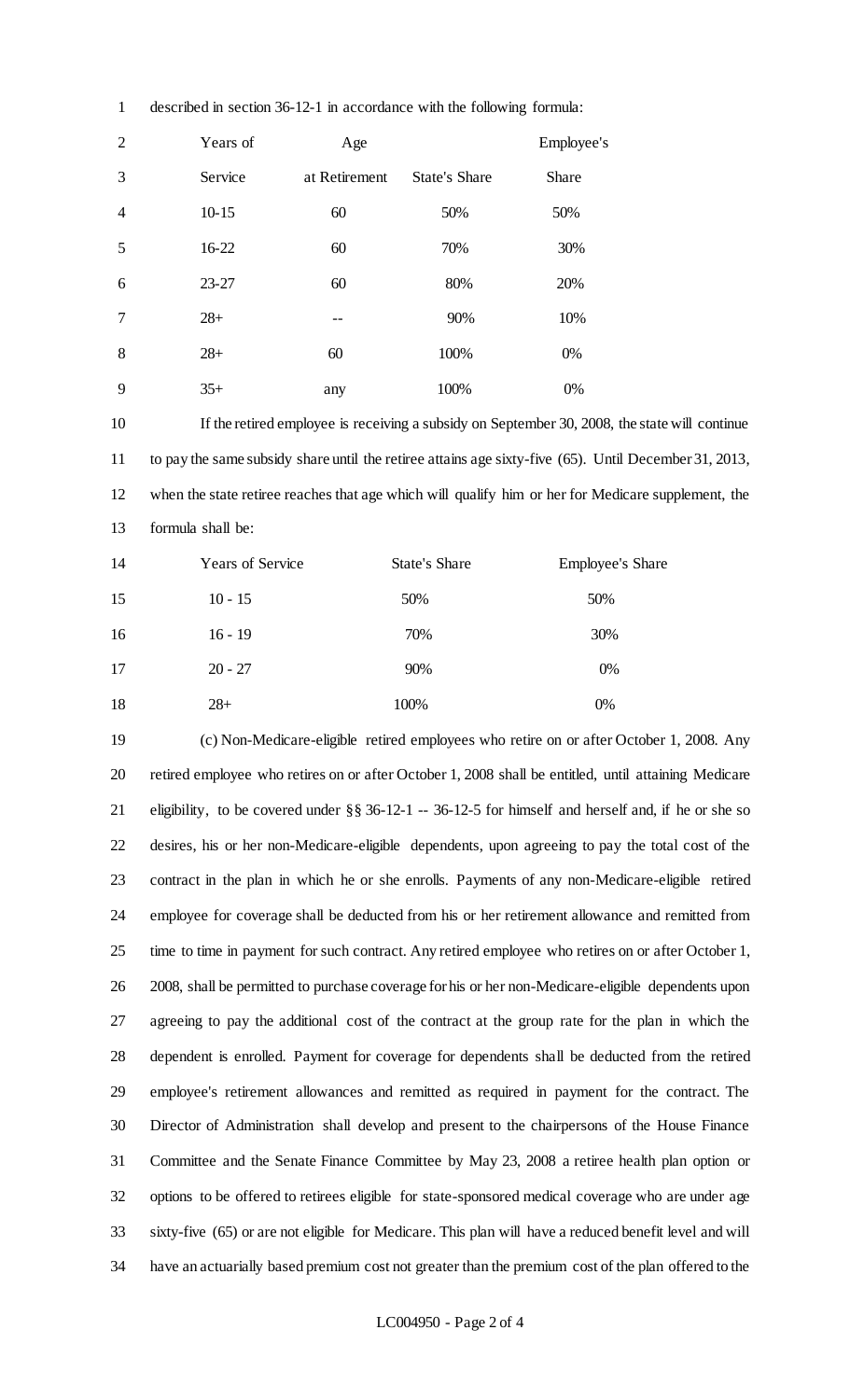active state employee population. This new plan option will be available to employees retiring after September 30, 2008, and their dependents.

 (d) Non-Medicare-eligible state retirees who retire on or after October 1, 2008. Non- Medicare-eligible state retirees who retire on or after October 1, 2008 from active service of the state, and who were employees of the state as determined by the retirement board under § 36-8-1, and who have a minimum of twenty (20) years of service, and who are a minimum of fifty-nine (59) years of age, shall be entitled to receive for himself or herself a non-Medicare-eligible retiree health care insurance benefit as described in § 36-12-1. The state will subsidize 80% of the cost of the health insurance plan for individual coverage in which the state retiree is enrolled in. Payments for coverage shall be deducted from his or her retirement allowance and remitted from time to time 11 in payment for such contract. Correctional officers as defined in §36-10-9.2 who have a minimum of twenty-five (25) years of service, and who are a minimum of fifty-five (55) years of age, shall be entitled to receive for themselves a non-Medicare-eligible retiree health care insurance benefit as described in §36-12-1.

 (e) Medicare-eligible state retirees who retire on or after October 1, 2008. Until December 31, 2013, the state shall subsidize eighty percent (80%) of the cost of the Medicare-eligible health insurance plan for individual coverage in which the state retiree is enrolled, provided the employee retired on or after October 1, 2008; has a minimum of twenty (20) years of service; and is a minimum of fifty-nine (59) years of age. Payments for coverage shall be deducted from his or her retirement allowance and remitted from time to time in payment for such health insurance plan.

 (f) Retired employees, including retired teachers, who are non-Medicare-eligible and who reach the age of sixty-five (65) shall be allowed to continue to purchase group health care insurance benefits in the same manner as those provided to retired employees who have not reached the age of sixty-five (65).

SECTION 2. This act shall take effect upon passage.

======== LC004950 ========